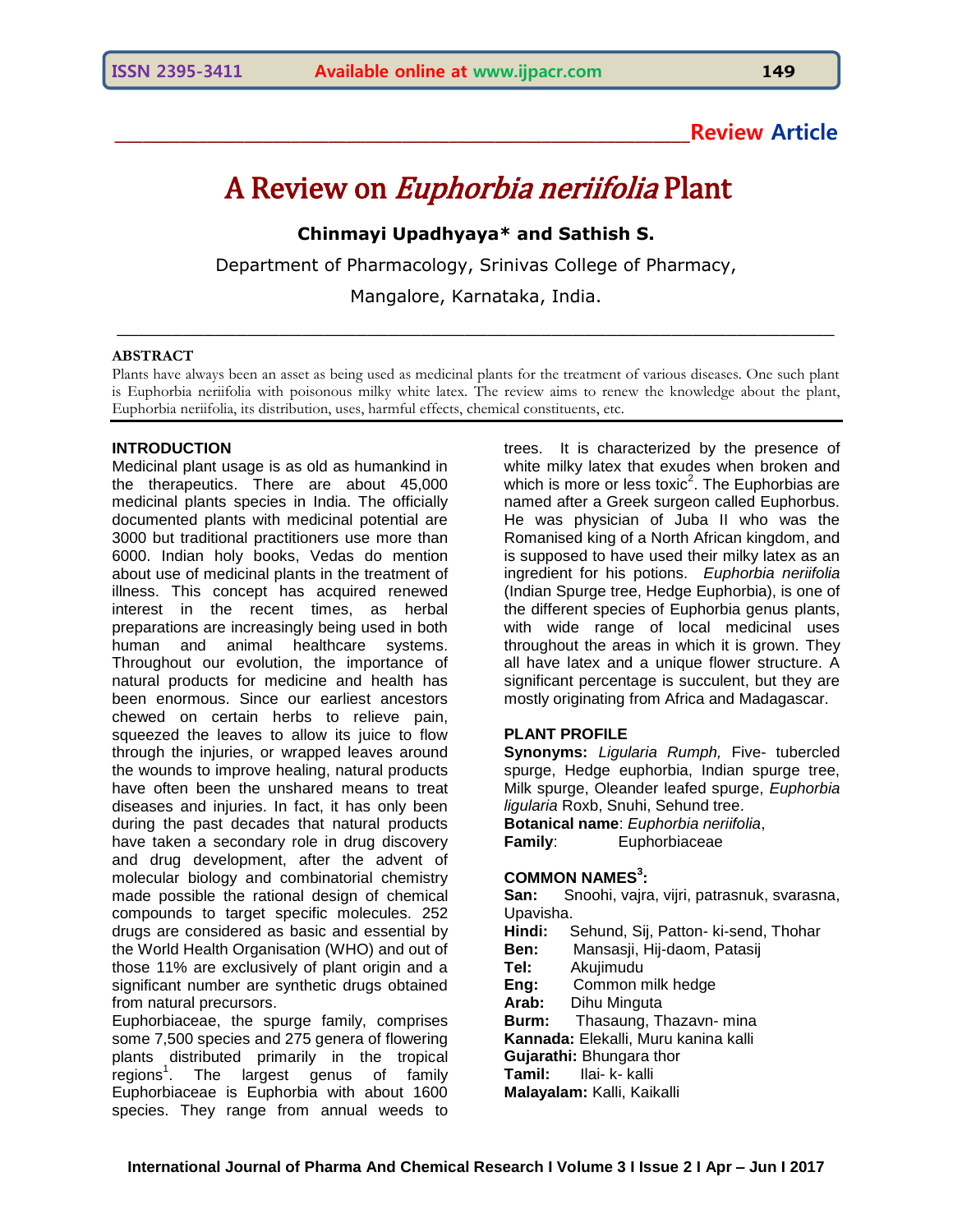| <b>Scientific classification:</b> |                                                     |
|-----------------------------------|-----------------------------------------------------|
| Kingdom                           | : Plantae                                           |
|                                   | <b>Subkingdom</b> : Tracheobionta (Vascular plants) |
|                                   | <b>Superdivision</b> : Spermatophyta (Seed plants)  |
| <b>Division</b>                   | : Magnoliophyta (Flowering                          |
|                                   | plants)                                             |
| Subfamily                         | : Euphorbioideae                                    |
| <b>Tribe</b>                      | : Euphorbieae                                       |
| Class                             | : Magnoliopsida (Dicotyledons)                      |
| <b>Subclass</b>                   | : Rosidae                                           |
| Order                             | : Malpighiales                                      |

#### **DISTRIBUTION**

*Euphorbia neriifolia* grows widely around the dry, rocky and hilly areas of north, central and south India. *Euphorbia neriifolia* Linn (Euphorbiaceae) is found throughout the Deccan Peninsula of India. It is indigenous plant of South Asia, but now locally cultivated and naturalising in Srilanka, India, Burma (Myanmar), Bangladesh, Thailand and throughout the Malaysian region except for Borneo; also occasionally cultivated in other topical regions<sup>4</sup>. It is also found in E. Asia – S. China, Vietnam, and New Guinea.

#### **BOTANICAL DESCRIPTION<sup>4</sup>**

*Euphorbia neriifolia*, is a xerophytic, erect, prickly, succulent, fleshy, large, much branched shrub, which sometimes grows into a small tree of 2-6 metres height or more with rounded branches. The tree looks somewhat like a cactus.

**Stem:** Green and cylindrical stem and large branches also being round and terete, spiral ridge portion, Sharp stipular thorns, with hollow space in centre containing white reticulate mass. The younger branchlets are somewhat verticillate, with two or more whorls without articulations, fleshy, cactus-like, swirled, lightgreen, glabrous, 8-30(-40) mm thick, often leafless, and spine shield in 5 distinct rows on more or less distinct angles (not winged) which are visible for a long time.

**Stippular thorns:** The spines are short, about 1-4mm long, grayish brown to black in color, sharp, persistent, from low conical truncate distant, spirally arranged tubercles 2-5 mm height and 2-3 cm apart.

**Leaves:** plant is leafless for most part of the year, except during monsoon when fresh leaves appear. Apex rounded, base attenuated, margins entire, hairless, oval shaped leaves, fleshy, alternate, sub sessile, ovate, oblong or spathulate (5-)10-18(-30) cm long by (1.5-)3-4(- 7.5) cm, are present towards the end of the branches. During vegetation period they are deciduous but in the late summer they fall.

**Flowers:** Both male and female flowers are found in the same bunch**.** 3 to 7 flowered cymes or panicles appearing laterally in the axils of the upper leaves on short, rigid and forked peduncles, Flattened-globose, 1.5-2 mm x 4-5 mm, reddish, prominent in groups of tree, the central one is subsessile, the lateral ones with a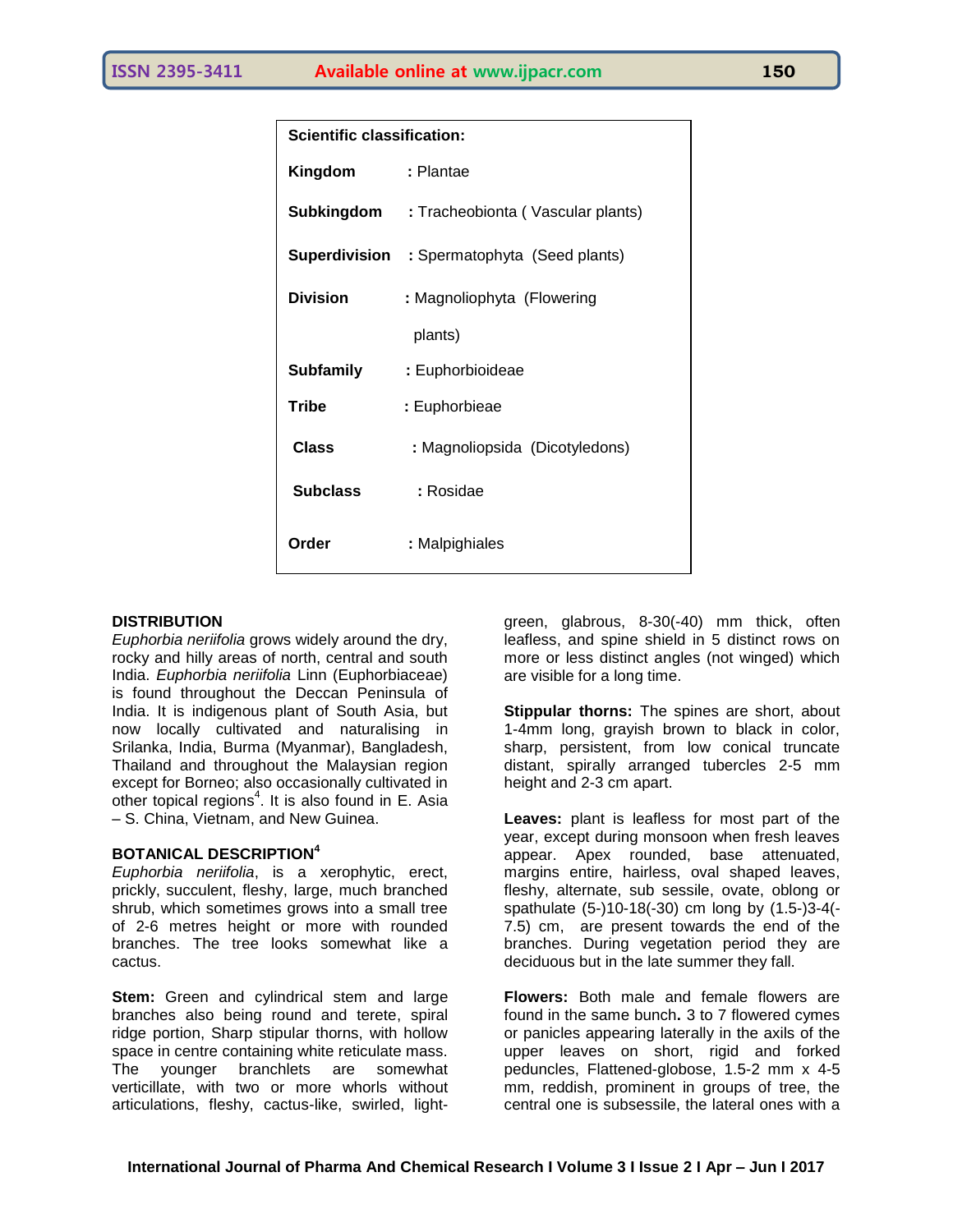peduncle of 6-7 mm, cyathial glands 5 oblong, 1- 3 mm broad. Corolla absent but the involucres has two nearly round to ovate, bright red bracts 3-7 mm long. Inflorescence or the arrangement of flowers in a bunch on the plant is cyathium type (one female and several male flowers are found on a same bunch).

**Fruits:** Fruits ( capsules) are three chambered or 3-lobed, smooth, 10-12 mm in diameter.

**Phenology of flowers and fruits:** They appear in different climatic conditions and can be seen only in February and March.





#### **HARMFUL EFFECTS**

The latex portion of the plant is actually regarded as the toxic part in the plant.

 The plant is poisonous and skin contact with the sap can cause blistering:

The milky latex or sap of Euphorbia species is found to be toxic and may cause intense inflammation of the skin and the eye. Ocular toxic reaction ranges from mild conjunctivitis to severe kerato-uveitis. Corneal involvement generally follows a typical sequence with worsening of edema with epithelial sloughing on the second day. It is believed that some species are more toxic than the others. Few cases have also been reported about the permanent blindness occurring due to the accidental inoculation of the *Euphorbia neriifolia* latex. When treated early and managed meticulously, the inflammation generally resolves without sequelae<sup>5</sup>.

- The leaves and roots is used as a fish poison $^5$ .
- The injestion of the latex causes Irritation, Vomiting, Diarrhoea, Burning sensation in the abdomen, Convulsions and Coma. On contact with the skin there will be Burning of skin and vesication. There will be Inflammation of eye and temporally Blindness $^6$ .

Treatment for the person who has been come in contact with the latex can be washing the contact part with running water. It holds good even for the contact with the eyes.

The symptomatic treatment includes:

- On ingestion: Gastric lavage is recommended with normal saline or Activated charcoal.
- On contact: with the skin -Topical corticosteroids are used, with Eye-Antibiotic eye drops, Tears substitute, IOP (Intra ocular pressure) lowering medications.

The post mortem investigation showed the Signs of inflammation of contact part, gangrenous patches in the stomach and rotten spleen.

The medico-legal importance includes accidental poisoning, Homicidal and suicidal purposes, which are very rare and used for procuring criminal abortions.

#### **CHEMICAL CONSTITUENTS**

In one of the study, the hydroalcoholic extract of *E.neriifolia was* found to contain sugar, tannins, flavonoids, alkaloids, triterpenoidal saponins on preliminary phytochemical analysis. Several triterpenoids like Glut-5-en-3\$-ol, Glut 5(10)-en-1-one, taraxerol and \$-amyrin have been isolated from the powdered plant, stem and leaves of *E. neriifolia*. Antiquorin has been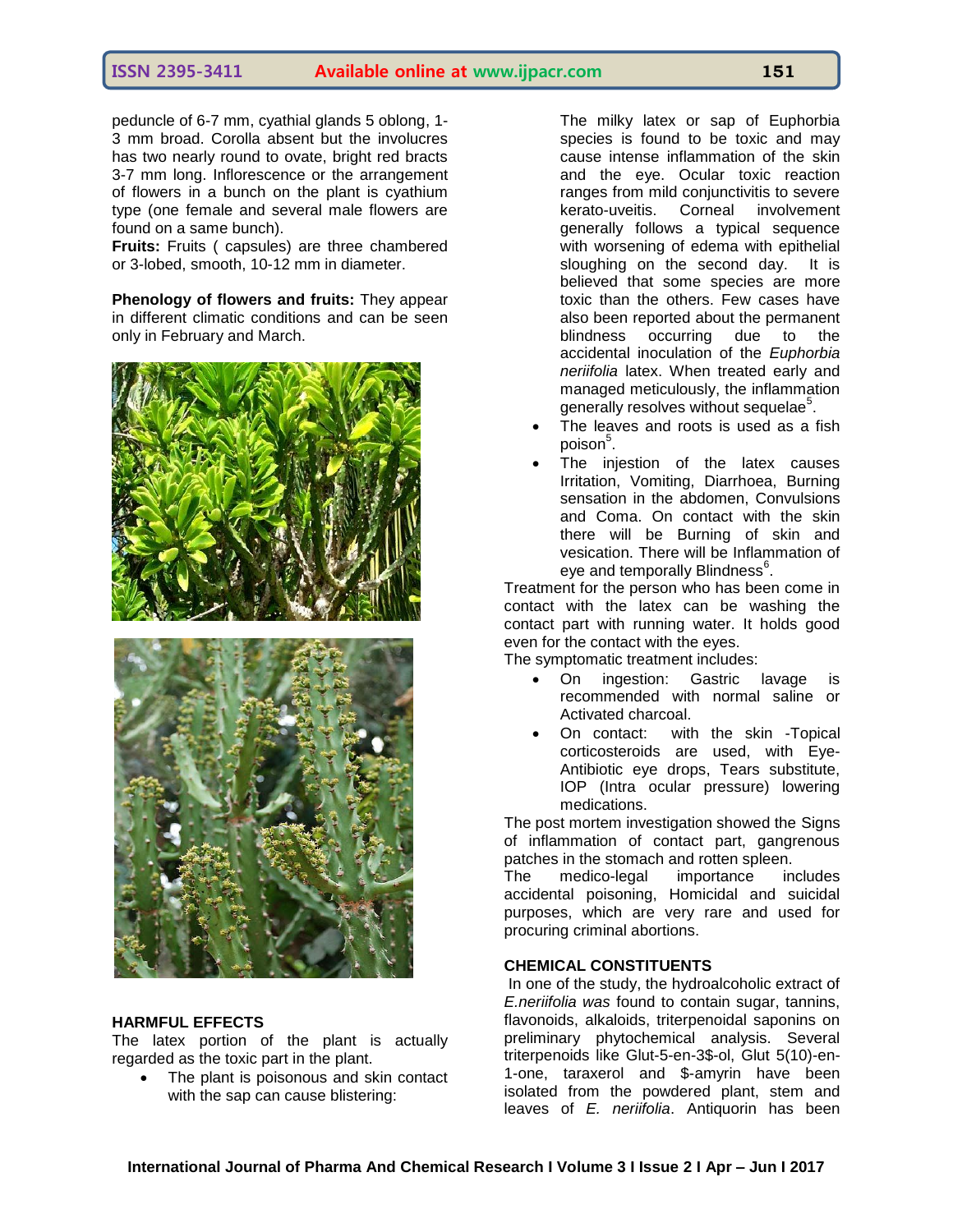isolated from ethanolic extract of fresh root of *E. neriifolia*. Neriifolione, a triterpene and a new tetracyclic triterpene named as nerifoliene along with euphol were isolated from the latex of *E. neriifolia*<sup>7</sup> . Latex portion was found to contain Euphol, neriifoliol, neriifolene, Euphorbon, Resin, gum, caoutchouc, malate of calcium, etc. Euphol, monohydroxy triterpene, neriifoliol, taraxerol, beta- amyrion, glut-5-(10)-en-1-one, neriifolione, cycloartenol. Phytochemical investigations on Euphorbia neriifolia yielded in the isolation of several classes of secondary metabolites, many of which expressed biological activities such as triterpenes(neriifolione) flavonoids and steroidal saponins. *E.neriifolia* predominantly contains sugar, tannins, flavanoids, alkaloids and triterpenoidal saponin. 9,9-cylolanost-20(21)ene-24-ol; 8,24 euphadien-3 beta-ol-3-one(neriifolione)<sup>8</sup>. Fresh latex yields 10.95% solid with 18.32% total resinous matter, and 24.50% and 16.23% of total diterpene and triterpene respectively. Euphorbon, resin, gum, caoutchouc, malate of calcium.

# **CULTIVATION NEEDS**

Needs full exposure to the sun but can also succeed to grow in light shade. They prefer rocky areas for the growth. They need well drained soil. Grows well in dry place and rocky area<sup>9</sup>.

# **TRADITIONAL USES**

- The vaidhyas from ancient times used to use the milky juice exuded from the injured stems as drastic cathartic and to relieve earache. They are used as a drastic purgative in the enlargement of liver and spleen, syphilis, dropsy, general anasarca, leprosy, etc. It has been found beneficial for Asthma<sup>3</sup>. The method as found by a Ayurvedic doctor is by the prepared succus consisting of equal parts of the juice of this plant and simple syrup; administered in doses of 10 - 20 drops three times a day; has been found to relieve asthma attacks completely. In fact people in the villages use it as a home remedy for treating Asthma. Normally, as found by the survey, Asthma patients take the latex by mixing it with honey.
- Juice mixed with ghee is given in syphilis, in visceral obstructions and in spleen and liver enlargements due to long continued intermittent fevers.

Externally the juice is applied to remove warts $^3$ .

- Juice is largely used with clarified or fresh butter as an application to unhealthy ulcers and scabies. When applied to glandular swellings it prevents suppuration. Mixed with Margosa oil it is applied to rheumatic limbs. Turmeric powder mixed with the juice of *Euphorbia neriifolia* is recommended to be applied on piles. Thread steeped in the above mentioned mixture is used in ligaturing external Haemorrhoids $3$ .
- Root- bark boiled in rice-water and arrack is given in dropsy<sup>3</sup>. Root mixed with black-pepper is employed in scorpion- stings and snake bites, both internally and externally. The stem is roasted in ashes and the expressed juice with honey and borax is given in small doses to promote expectoration of phlegm. Pulp of the stem mixed with fresh ginger is used to prevent hydrophobia.
- Euphorbia is an herb. The parts of the plant that grow above the ground are used to make medicine. Euphorbia is used for breathing disorders including asthma, bronchitis, and chest congestion. It is also used for mucus in the nose and throat, throat spasms, hay fever, and tumors. Some people use it to cause vomiting. In India, it is also used for treating worms, severe diarrhea (dysentery), gonorrhea, and digestive problems.
- The tribal population of Chattishgarh region uses the milky latex as an ingredient of aphrodisiac mixture. The juice of the plant is used in Gujarat for smearing cuts made by tapers on Borassus flabellifer (Linn) in order to prevent the palm from the attack of red weevil. Stem or leaf juice is used in case of cough and cold mixed with honey.
- E. neriifolia latex is one of the constituents of "Kshaarasootra", which is used in Indian medicine to heal analfistula. A multicentric randomized controlled trial carried out by Indian Council of Medical Research revealed that the long term out come with "Kshaarasootra" was better than with the surgery offering an effective, ambulatory and safe treatment for patients with fistula-in-ano <sup>10</sup>.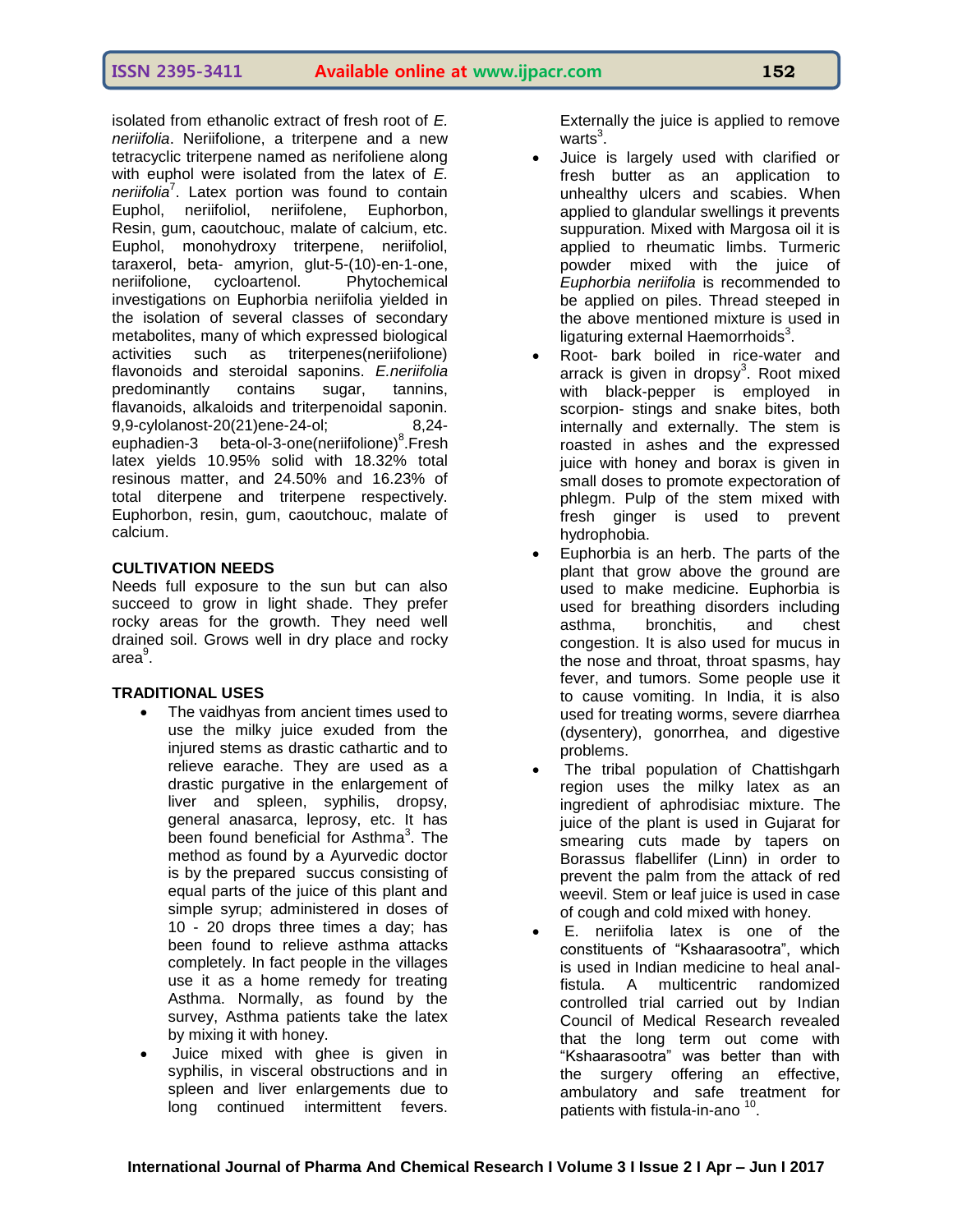# **PHARMACOLOGICAL USES**

- Plants are bitter laxative, carminative, improves appetite, useful in abdominal troubles, bronchitis, tumors, leucoderma, piles, inflammation, enlargement of spleen, anemia, ulcers, fever and in chronic respiratory troubles.
- In a study, *E. neriifolia* leaf extract was found to be a potent analgesic, antiinflammatory, mild CNS depressant, wound healing activity along with humoral and cell mediated immunostimulating activity. *E. neriifolia*  reduced serum lipid profile and glucose signifying catabolic property with added in vivo and in vitro antioxidant activity $11$ .
- The bark has been used as a strong purgative. The root is considered antiseptic. Mixed with black pepper, it is employed in the treatment of snake bites both internally and externally.
- The leaves are diuretic. The leaves are heated, squeezed, and the sap taken, sometimes with salt, to treat asthma; wheezing in babies; colds; and stomach upset. The leaves are also used to treat fevers, coughs and colds, and diabetes. Applied externally, the sap is used to treat infected nails and to relieve earaches<sup>12</sup>.
- The latex also reported its oral efficacy and safety on adjuvant arthritis. In a 14 day repeated dose subacute toxicity study, the drug showed to possess striking anti-arthtitic activity<sup>13</sup> .
- Water soluble fraction of E. neriifolia latex was evaluated for wound healing activity in guinea pig. E. neriifolia latex showed increase in collagen and DNA content improving the tensile strength $14$ . It also showed increased epithelization and angiogenesis indicating potential wound healing property. There is report of its anti-inflammatory and antiarthritic activity of a novel triterpene (Nerifolione) isolated from the latex of E. neriifolia along with total extract of latex in acetone.
- Antibacterial effect was found in the ethanol and chloroform extract of E.neriifolia when was tested against the organisms and it was believed to be due to the presence of tannins and flavonoids which have been shown to possess antibacterial properties<sup>15</sup>.
- Analgesic and Anti-inflammatory study had been carried out on the hydroalcoholic leaves extract of E. neiifolia using tail flick method and the Carrageenen induced hind paw edema method, which had led to the confirmation of the analgesic and antiinflammatory activity of E.neriifolia<sup>16</sup>.
- *E. neriifolia* leaf extract was found to be mild depressant on central nervous system at higher doses. *E. neriifolia* leaf extract at 400 mg/kg dose potentiates pentobarbitone-induced duration of sleep. Leaf extract did not have any motor incoordination or ataxia on muscle grip performance in mice effect in rota rod test and showed statistically insignificant reduction in locomotor activity. The elevated plus-maze introduced by Lister for mice is based on the apparent natural aversion of rodent to open and high spaces which forms the basis for its use in the measurement of anxiety as well as short-term memory. *E. neriifolia* at 400 mg/kg dose exhibited pronounced antianxiety activity by significantly increasing preference to open arm per cent number of open arm entries and per cent time spent in open arm. The results of the present study showed that the mice spent a significantly higher time in the open arm and also entered them more frequently signifying the anti-anxiety activity $17$ .
- The EN extract significantly restored the antioxidant enzyme level in the kidney and exhibited significant dose dependant protective effect against DENA induced nephrotoxicity, which can be mainly attributed to the antioxidant property of the extract. This study paid way for the use of EN for protection against renal cancer<sup>18</sup>.
- The extract of EN leaves possesses antioxidant properties and could serve as free radical inhibitors or scavengers, acting possibly as primary antioxidants<sup>19</sup>.

# **REFERENCES**

1. The Editors of Encyclopaedia Britannica. List of plants in the family Euphorbiaceae.Encyclopaedia Britannica. School and library subscribers.2015.